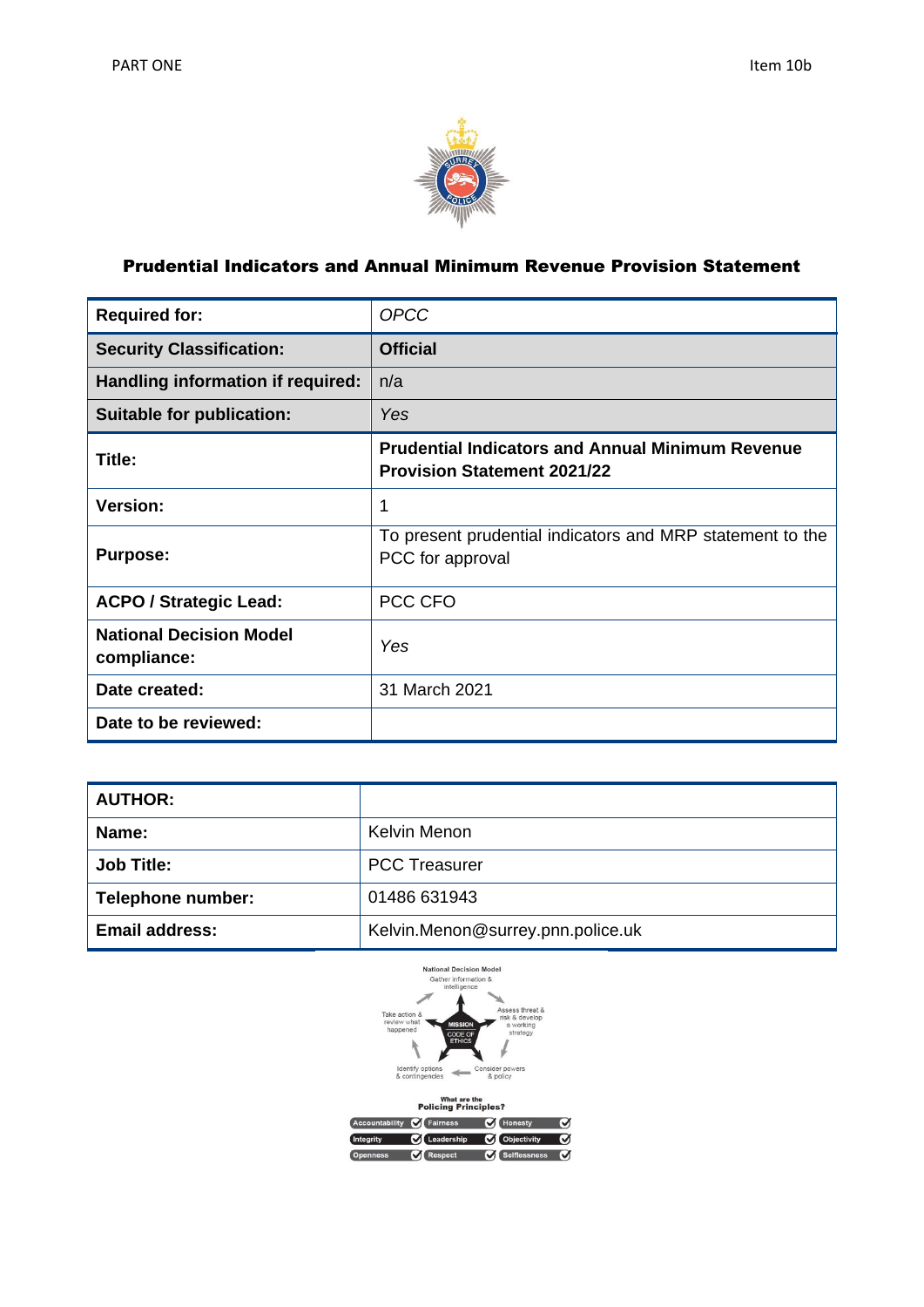### **Purpose of Report**

The PCC is required to set a number of statutory treasury management and cash flow limits before the beginning of each financial year. This report presents the prudential indicators for 2021/22 required by the CIPFA Prudential Code for Capital Finance, together with the required Statement of Minimum Revenue Provision (MRP) for 2021/22.

### **Summary**

### Prudential Indicators

The provisional capital and revenue budgets for 2021/22 have been incorporated into the prudential indicators attached.

Assuming the capital programme is spent in the year it has been profiled, there will be a requirement to borrow resources during 2021/22 and thereafter. These indicators have been set on the assumption that any borrowing with be from external resources from 2021/22 which will increase the MRP cost as well as associated financing costs.

## **Statement of Minimum Revenue Provision**

Each year the PCC must approve a statutory minimum amount which is set aside on an annual basis as a provision to redeem debt.

A summary of the impact of the MRP regulations is provided in the main body of this paper, together with the required Statement of Minimum Revenue Provision for 2021/22.

### **Recommendations**

That the PCC approves:-

- 1. the Prudential Indicators,
- 2. the Statement of Minimum Revenue Provision for 2021/22.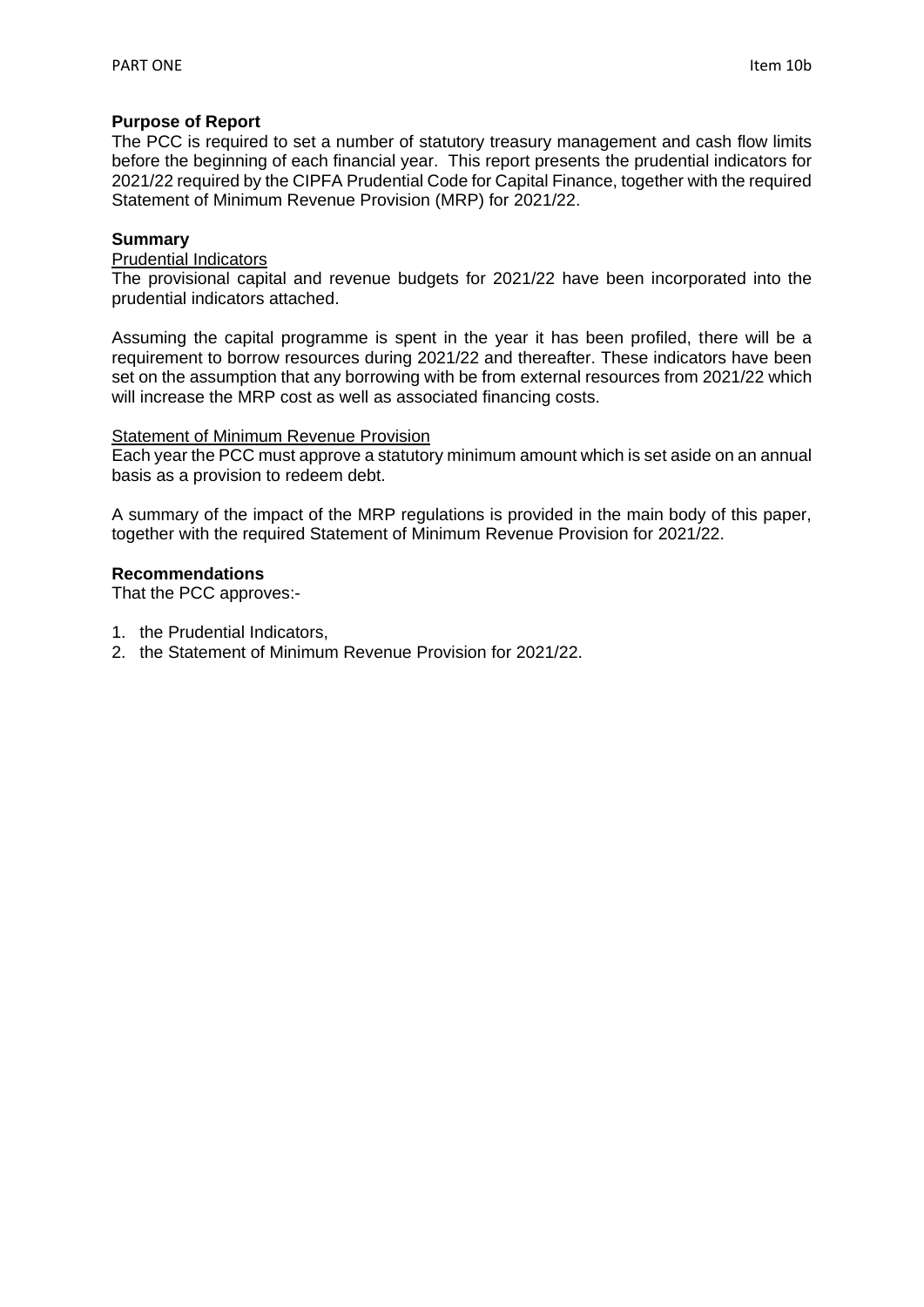# **1. Prudential Indicator – Affordability (appendix 1)**

- 1.1 The measure of affordability is determined by a judgement about acceptable Council Tax levels
	- the ratio of financing costs to net revenue stream (affordability indicator 1).
	- the incremental impact of capital investment decisions on the council tax precept (affordability indicator 2).
	- 1.2 Indicator 1 The numbers are small because interest payable on borrowing represents a small proportion of the net revenue stream. The increase from 0.43% in 2020/21 to 0.67% in 2021/22 is because of the predicted borrowing to meet the planned capital programme and the percentages drop slightly in 2022/23 to 0.65% and to 0.64% in 2023/24 due repayments against the borrowing.
	- 1.3 Indicator  $2$  This ratio assesses the incremental impact of borrowing on council tax, which illustrates the effect of the planned borrowing for the Estate Strategy in 2021/22 which then reduces as borrowing is being repaid with little change on MRP and interest costs .

# **2. Prudential Indicator – Prudence (appendix 2)**

- 2.1 The PCC must ensure that net external borrowing does not, except in the short term, exceed the total capital financing requirement in the preceding year, plus the estimates of any additional capital financing requirement for the current and next 2 financial years and ensures that net borrowing is for capital purposes only.
- 2.2 The PCC undertook external borrowing towards the end of 2018/19 in order to purchase land for the new HQ in Leatherhead. There is further external borrowing planned in 2021/22 of £8.0m and £2.7m in 2022/23 to fund the proposed capital programme.

# **3. Prudential Indicator - Capital Expenditure (appendix 3)**

- 3.1 The 2 basic prudential indicators associated with capital expenditure are:
	- total capital expenditure (capital expenditure indicator 1)
	- capital financing requirement (capital expenditure indicator 2)
- 3.2 In order to calculate these indicators, it has been assumed that external borrowing will be used. Such estimates do not commit the PCC to a particular method of financing.
- 3.3 The Capital Financing Requirement (CFR) reduces by the MRP contribution and repayment of principal on borrowing and increases due to planned borrowing.

## **4. Prudential Indicator - External Debt (appendix 4)**

- 4.1 Both the authorised limit and the operational boundary for external debt are consistent with the PCC's capital expenditure and financing plans, and the treasury management policy.
- 4.2 The operational boundary provides sufficient latitude to fund the current 3-year capital programme externally in the event that any anticipated capital receipts or capital grants that have not yet been confirmed or committed are not received.
- 4.3 The authorised limit has been set to provide for a figure 10% in excess of the Operational Boundary for borrowing to meet any potential cash flow fluctuations.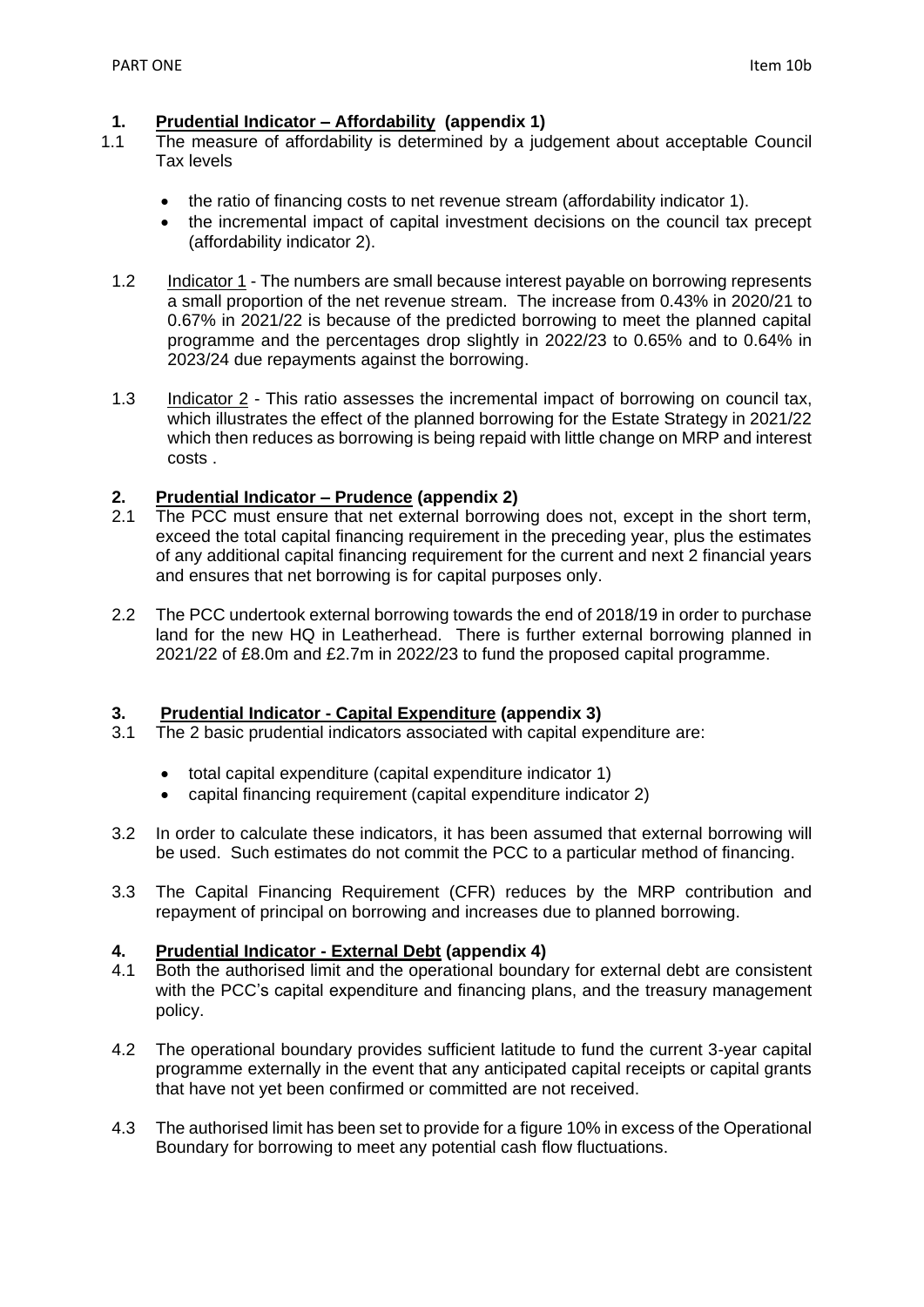## **5. Prudential Indicator - Treasury Management (appendix 5A)**

5.1 This indicator shows that Treasury Management is being carried out in accordance with good professional practice.

### **6. Treasury Management (appendix 5B)**

- 6.1 The PCC should ensure that security and liquidity are always given priority over yield when investing funds.
- 6.2 Appendix 5b shows the calculation of the Treasury Management indicators:
	- Interest Rate Exposures Indicator
	- Maturity Structure of Borrowing Indicator
	- Total Principal sums Invested for Periods Longer than 364 Days Indicator

As the PCC plans to further borrowing in 2021/22 and 2022/23 this appendix illustrates the cost of such borrowing. The proposed indicators allow for the maximum flexibility of type and period of exposure. This will be reviewed in consultation with the PCC's treasury management provider if and when borrowing becomes necessary.

### **7. Annual Statement of Minimum Revenue Provision (appendix 6)**

- 7.1 Having considered planned levels of borrowing, the PCC also needs to consider the cost of repaying this debt. Each year the PCC is required to calculate a statutory minimum amount which is required to set aside on an annual basis as a provision to redeem debt – the Minimum Revenue Provision (MRP). For the purposes of this paper, debt is defined as capital expenditure financed by either borrowing or credit arrangements such as finance leases.
- 7.2 The recommended options and MRP calculations are shown in appendix 6, the approach adopted has been to minimise the impact of MRP on the Comprehensive Income and Expenditure Statement.

## **8. Annual Statement of Minimum Revenue Provision (appendix 7)**

8.1 This table sets out to show compliance with the Prudential Indicators set for 2020/21. Only those indicators where boundaries are set are shown. All of the indicators have been complied with for 2020/21.

### **Equalities Implications** – There are no equality implications arising from this report.

**Risk** – The following risks arise from this report:

- If the PCC does not adopt Prudential Indicators in line with the CIPFA Prudential Code for Capital Finance there is a risk of censure from the auditors and reputational damage as a consequence.
- If the PCC does not produce a Statement of Minimum Revenue Provision for 2020/21 in line with Government regulations there is a risk of breaching statutory requirements. There is also a risk of censure from the auditors and reputational damage as a consequence.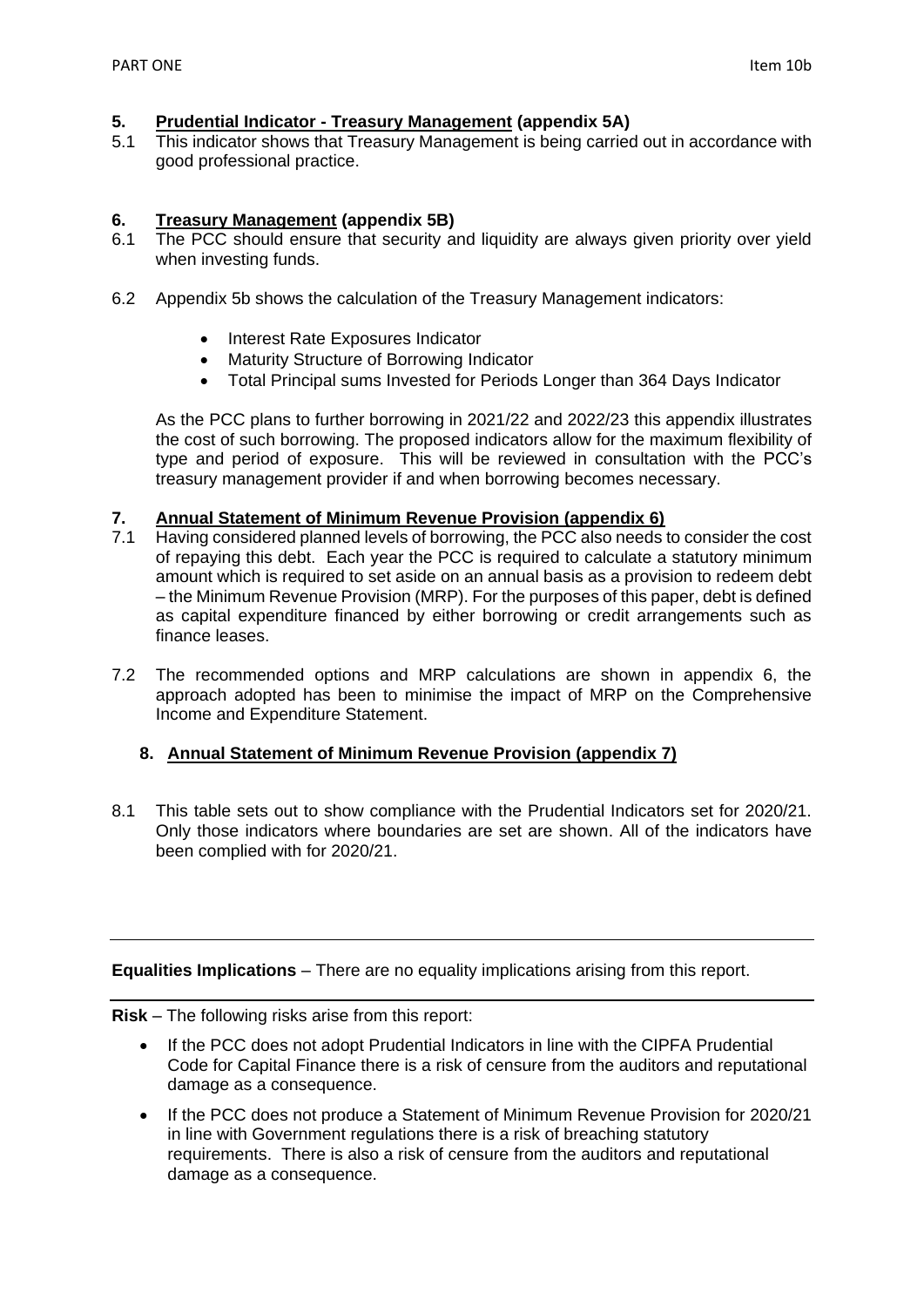**Human Rights** - There are no human rights implications arising from this report.

### **Attachments:**

- Appendix 1 Prudential Indicator Affordability
- Appendix 2 Prudential Indicators Prudence
- Appendix 3 Prudential indicator Capital Expenditure
- Appendix 4 Prudential Indicator External Debt
- Appendix 5 Prudential Indicator Treasury Management
- Appendix 6 Annual Statement of Minimum Revenue Provision 2021/22
- Appendix 7 Compliance with 2020/21 Prudential Indicators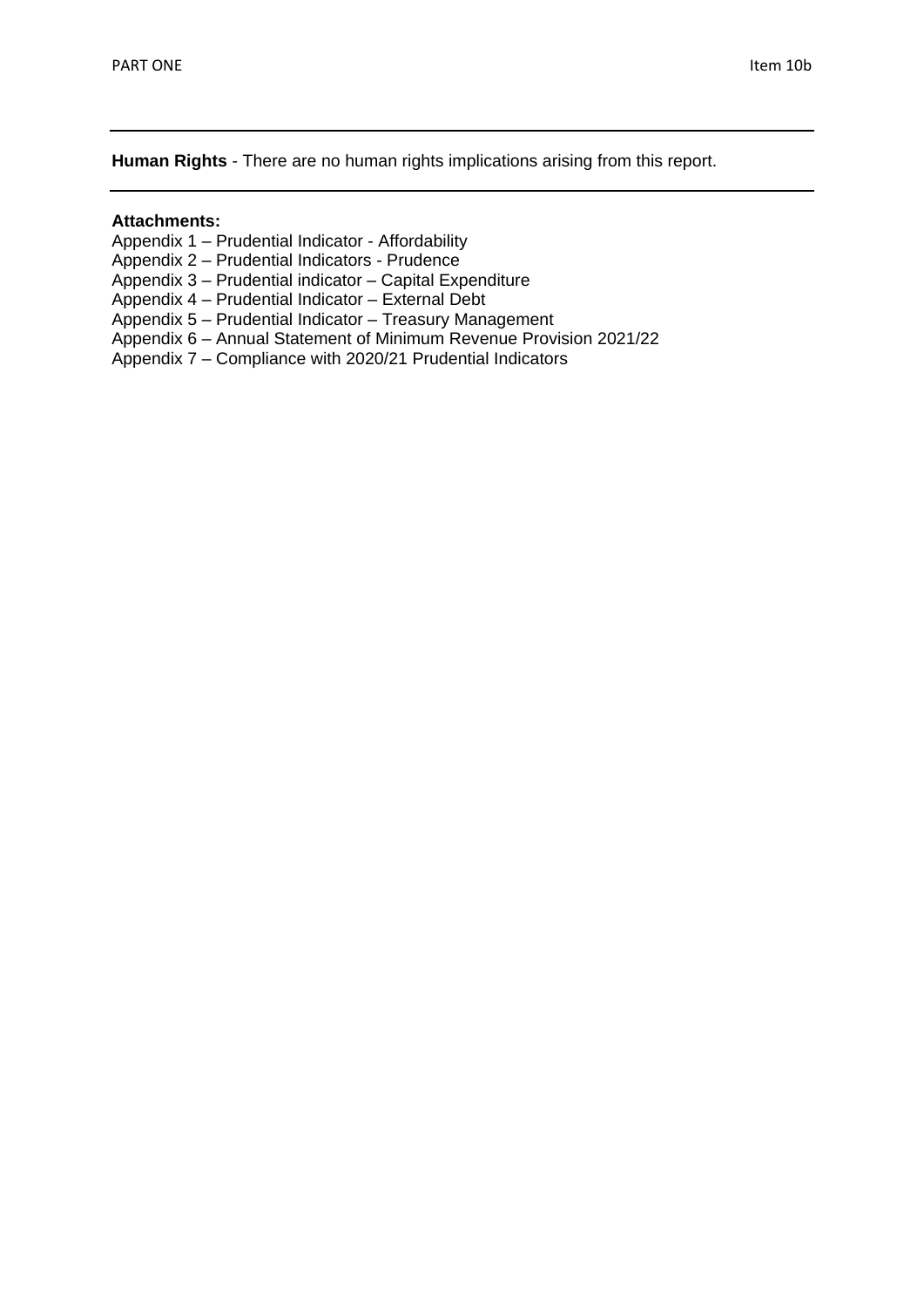# **Prudential Indicators For Affordability**

| No. | Indicator | Definition | Last<br>Year's | <b>This</b><br>Year's<br>Actual Estimate |                   | <b>Future Year Targets</b> |         | <b>Comments</b> |
|-----|-----------|------------|----------------|------------------------------------------|-------------------|----------------------------|---------|-----------------|
|     |           |            |                | 2019/20 2020/21                          | $2021/22$ 2022/23 |                            | 2023/24 |                 |

| revenue stream                                                                                                | Ratio of financing costs to net Financing costs / net revenue stream *<br>100%                                                                                                                                                                                                                                                                                                                         | 0.55% | 0.43% | $0.67\%$ | 0.65% | 0.64%    | The figures are positive when the PCC is a net<br>borrower. The numbers are small because the provision<br>to pay internal borrowing (MRP) represents a small<br>proportion of our net revenue stream but are increasing<br>due to interest costs on borrowing to fund the Capital<br>Programme. |
|---------------------------------------------------------------------------------------------------------------|--------------------------------------------------------------------------------------------------------------------------------------------------------------------------------------------------------------------------------------------------------------------------------------------------------------------------------------------------------------------------------------------------------|-------|-------|----------|-------|----------|--------------------------------------------------------------------------------------------------------------------------------------------------------------------------------------------------------------------------------------------------------------------------------------------------|
| <b>Estimate of the incremental</b><br>impact of capital investment<br>decisions on the council tax<br>precept | (i) Forecast total budgetary<br>requirements for the PCC based on no<br>change to the existing capital<br>programme less<br>(ii) Forecast total budgetary<br>requirement for the PCC with the<br>changes to the capital programme<br>lincluded in the calculation.<br>(iii) Take the difference between (i) and<br>(ii) and calculate the addition or<br>reduction to Council Tax that would<br>result |       |       | £1.68    | £0.10 | $-£0.05$ | These figures are positive when the cost of borrowing<br>increases due to funding the Capital Programme.                                                                                                                                                                                         |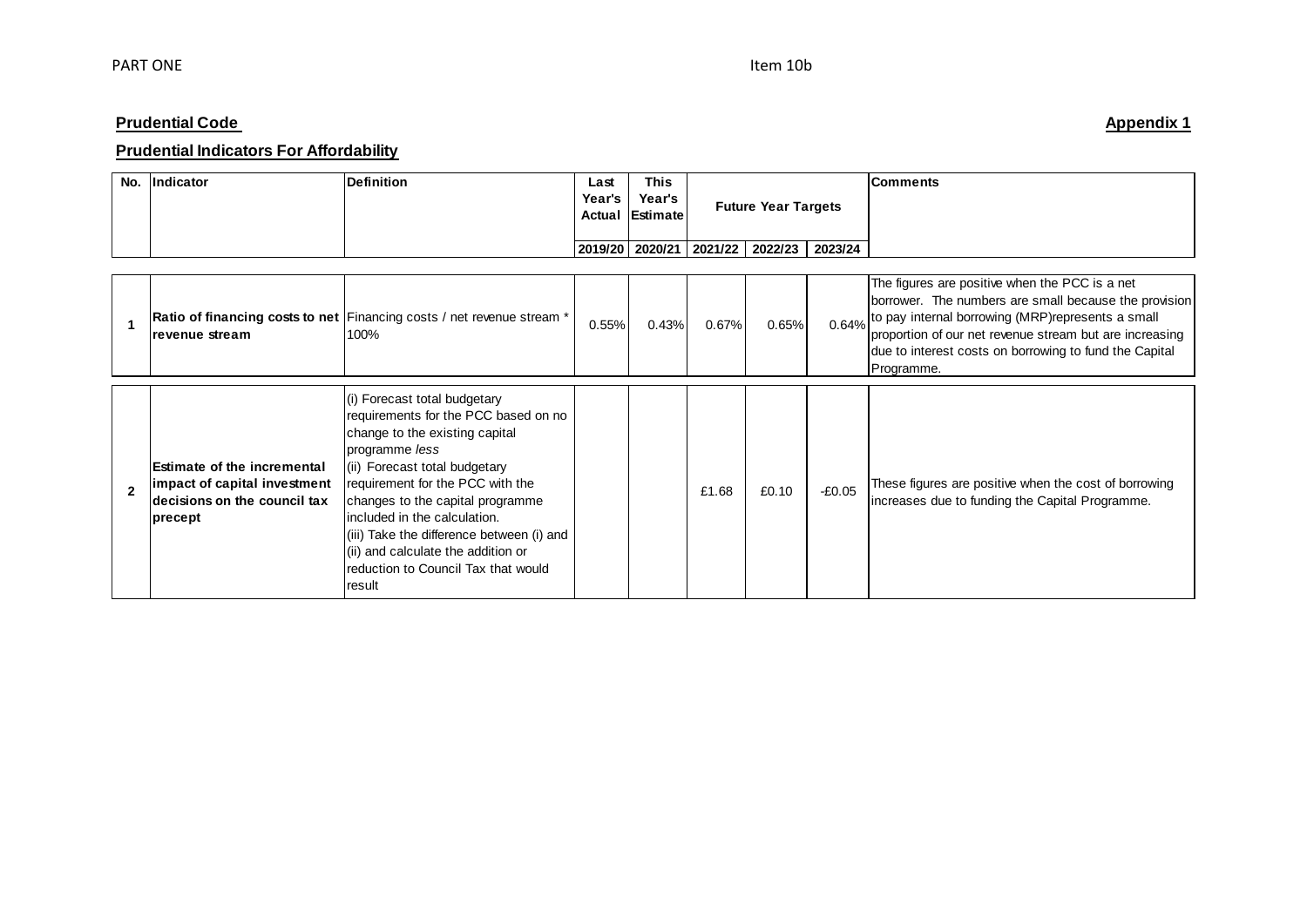# **Prudential Indicators For Prudence**

| No.         | Indicator                                                                    | <b>Definition</b>                                                                                                                                                                                                                                                         | Actual           | Last Year's This Year's<br><b>Estimate</b> | <b>Future Year Targets</b> |                  |                  | <b>Comments</b>                                                                                              |
|-------------|------------------------------------------------------------------------------|---------------------------------------------------------------------------------------------------------------------------------------------------------------------------------------------------------------------------------------------------------------------------|------------------|--------------------------------------------|----------------------------|------------------|------------------|--------------------------------------------------------------------------------------------------------------|
|             |                                                                              |                                                                                                                                                                                                                                                                           | 2019/20<br>£'000 | 2020/21<br>£'000                           | 2021/22<br>£'000           | 2022/23<br>£'000 | 2023/24<br>£'000 |                                                                                                              |
|             | Borrowing and the<br>capital financing<br>requirement                        | An authority must ensure that external<br>borrowing does not, except in the short<br>term, exceed the capital financing<br>requirement in the preceding year plus<br>the estimates of any capital financing<br>requirement for the current and next 2<br>financial years. | $\checkmark$     | $\checkmark$                               |                            | ✓                | $\checkmark$     | There is a requirement for further borrowing to<br>support the Capital Programme from 2021/22<br>and 2022/23 |
| Investments |                                                                              | $-12,408$                                                                                                                                                                                                                                                                 | $-17,004$        | $-14,239$                                  | $-7,845$                   | $-5,714$         | (a)              |                                                                                                              |
|             |                                                                              | External borrowing                                                                                                                                                                                                                                                        | $\mathbf 0$      | 3,364                                      | 8,027                      | 2,700            | $-3,350$         | (b)                                                                                                          |
|             |                                                                              | Gross external borrowing requirement/investment(-)                                                                                                                                                                                                                        | $-12,408$        | $-13,640$                                  | $-6,212$                   | $-5,145$         | $-9,064$         | $(a) + (b)$                                                                                                  |
|             | Capital Financing Requirement to be monitored against<br>existing borrowing. |                                                                                                                                                                                                                                                                           | 26,878           | 29,172                                     | 35,449                     | 36,390           | 31,288           |                                                                                                              |
|             |                                                                              | Is net external borrowing > total<br>capital financing requirement?                                                                                                                                                                                                       | <b>NO</b>        | <b>NO</b>                                  | <b>NO</b>                  | <b>NO</b>        | <b>NO</b>        |                                                                                                              |
|             |                                                                              | <b>Management action required</b>                                                                                                                                                                                                                                         | None             | None                                       | None                       | None             | None             |                                                                                                              |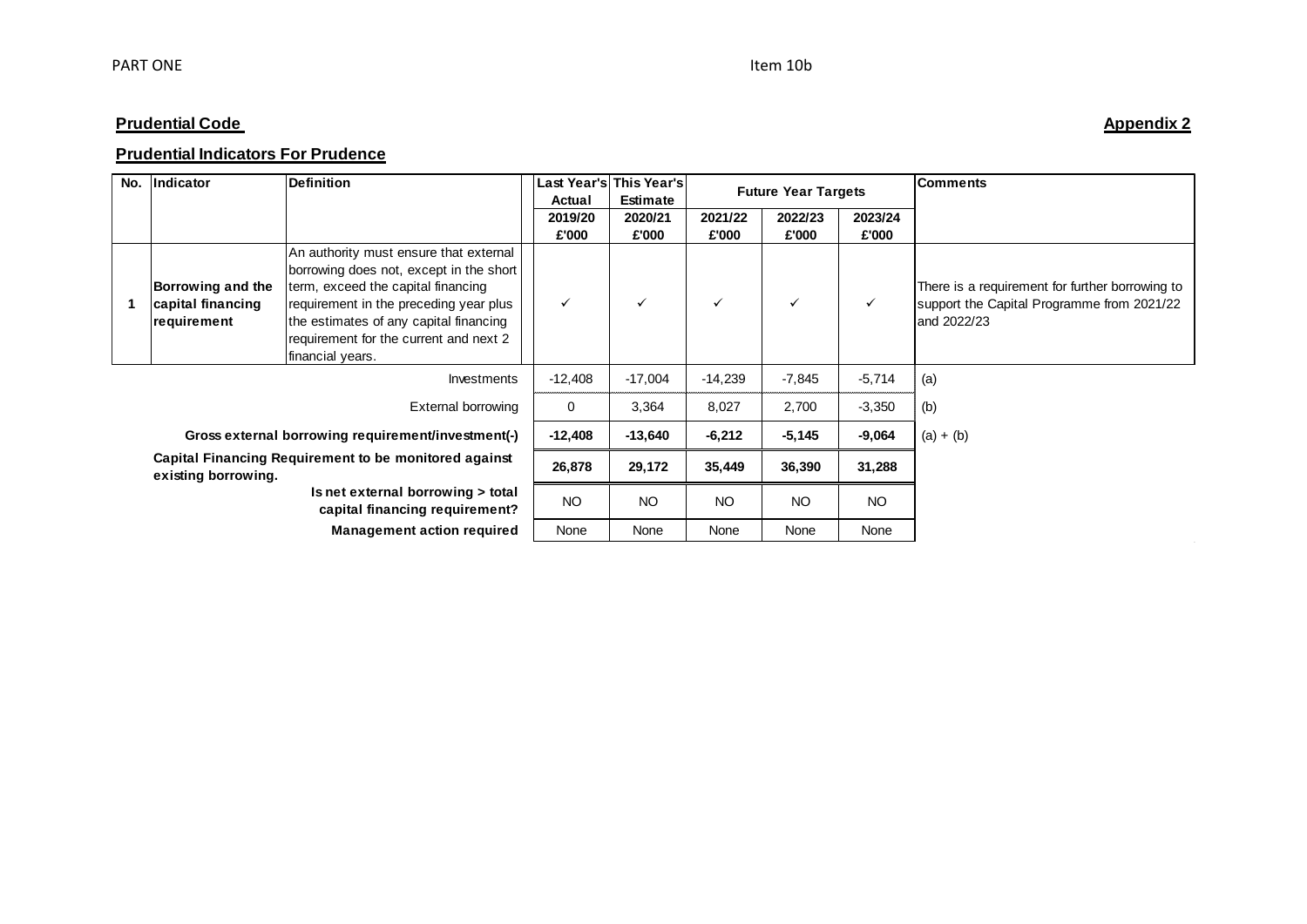# **Prudential Indicators For Capital Expenditure**

|   | No. Indicator                        | <b>Definition</b>                                                                                                                                                                                                                               | Last Year's This Year's<br>Actual | Estimate         | <b>Estimated Future Year Targets</b> |                  |                  | <b>Comments</b>                                                                     |
|---|--------------------------------------|-------------------------------------------------------------------------------------------------------------------------------------------------------------------------------------------------------------------------------------------------|-----------------------------------|------------------|--------------------------------------|------------------|------------------|-------------------------------------------------------------------------------------|
|   |                                      |                                                                                                                                                                                                                                                 | 2019/20<br>£'000                  | 2020/21<br>£'000 | 2021/22<br>£'000                     | 2022/23<br>£'000 | 2023/24<br>£'000 |                                                                                     |
|   |                                      |                                                                                                                                                                                                                                                 |                                   |                  |                                      |                  |                  |                                                                                     |
|   | <b>Total Capital Expenditure</b>     | Total capital expenditure incurred                                                                                                                                                                                                              | 9,408                             | 11,507           | 19,277                               | 8,971            |                  | 7,267 As per the Capital Programme                                                  |
|   |                                      |                                                                                                                                                                                                                                                 |                                   |                  |                                      |                  |                  |                                                                                     |
| 2 | <b>Capital Financing Requirement</b> | Fixed assets, deferred charges,<br>revaluation reserve, capital<br>adjustment account plus<br>government grants deferred (plus, for<br>future years, future capital<br>expenditure less usable capital<br>receipts, grants, contributions etc.) | 26,878                            | 29,172           | 35,449                               | 36,390           |                  | The figures are increasing to support the<br>31,288 capital programme by borrowing. |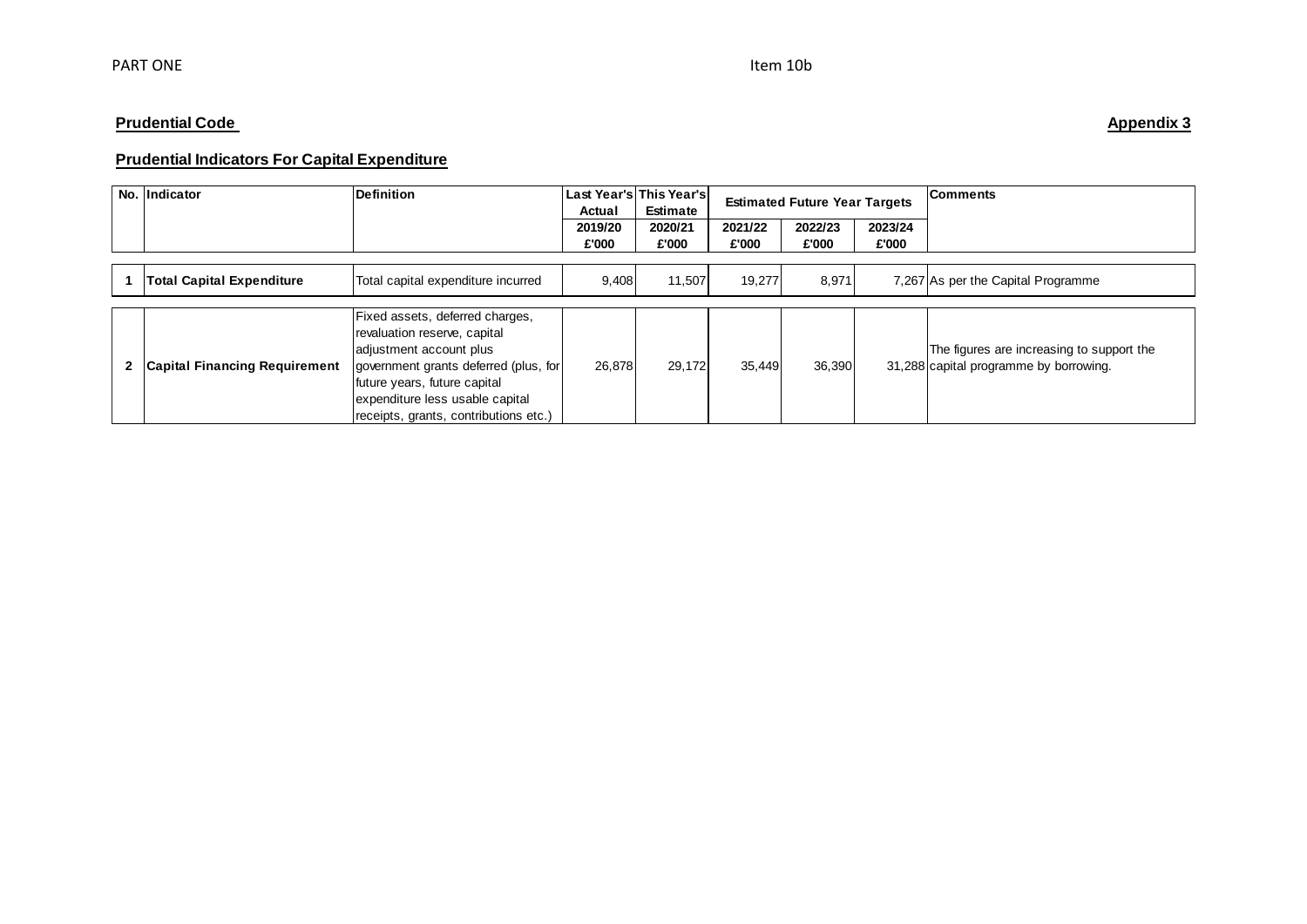# **Prudential Indicators For External Debt**

| No. | <b>Indicator</b>            | <b>Definition</b>                                                                                                                             | Actual  | Last Year's This Year's<br>Estimate |         | <b>Future Year Targets</b> |         | <b>Comments</b>                                                                                                                                                                                                        |
|-----|-----------------------------|-----------------------------------------------------------------------------------------------------------------------------------------------|---------|-------------------------------------|---------|----------------------------|---------|------------------------------------------------------------------------------------------------------------------------------------------------------------------------------------------------------------------------|
|     |                             |                                                                                                                                               | 2019/20 | 2020/21                             | 2021/22 | 2022/23                    | 2023/24 |                                                                                                                                                                                                                        |
|     |                             |                                                                                                                                               | £'000   | £'000                               | £'000   | £'000                      | £'000   |                                                                                                                                                                                                                        |
|     |                             |                                                                                                                                               |         |                                     |         |                            |         |                                                                                                                                                                                                                        |
|     | <b>Authorised Limit</b>     | Authorised limit for external debt =<br>authorised limit for borrowing +<br>authorised limit for other long term<br>liabilities               |         | 39,369                              | 52,606  | 47,299                     | 37,859  | Equals the operational boundary for external<br>borrowing plus a provision of 10% to meet<br>any potential cash flow fluctuations.                                                                                     |
|     |                             |                                                                                                                                               |         |                                     |         |                            |         |                                                                                                                                                                                                                        |
|     | <b>Operational Boundary</b> | Operational boundary for external<br>$debt = operational boundary for$<br>borrowing + operational boundary for<br>other long term liabilities |         | 35.790                              | 47.824  | 42,999                     | 34.417  | The operational boundary provides sufficient<br>latitude to borrow externally to fund the entire<br>capital programme in the event that none of<br>the anticipated capital grants or capital<br>receipts are received. |
|     |                             |                                                                                                                                               |         |                                     |         |                            |         |                                                                                                                                                                                                                        |
| З   | <b>Actual External Debt</b> | Actual external debt = actual<br>borrowing + actual other long term<br>lliabilities as at 31st March each<br>year.                            | 15,084  | 14,593                              |         |                            |         |                                                                                                                                                                                                                        |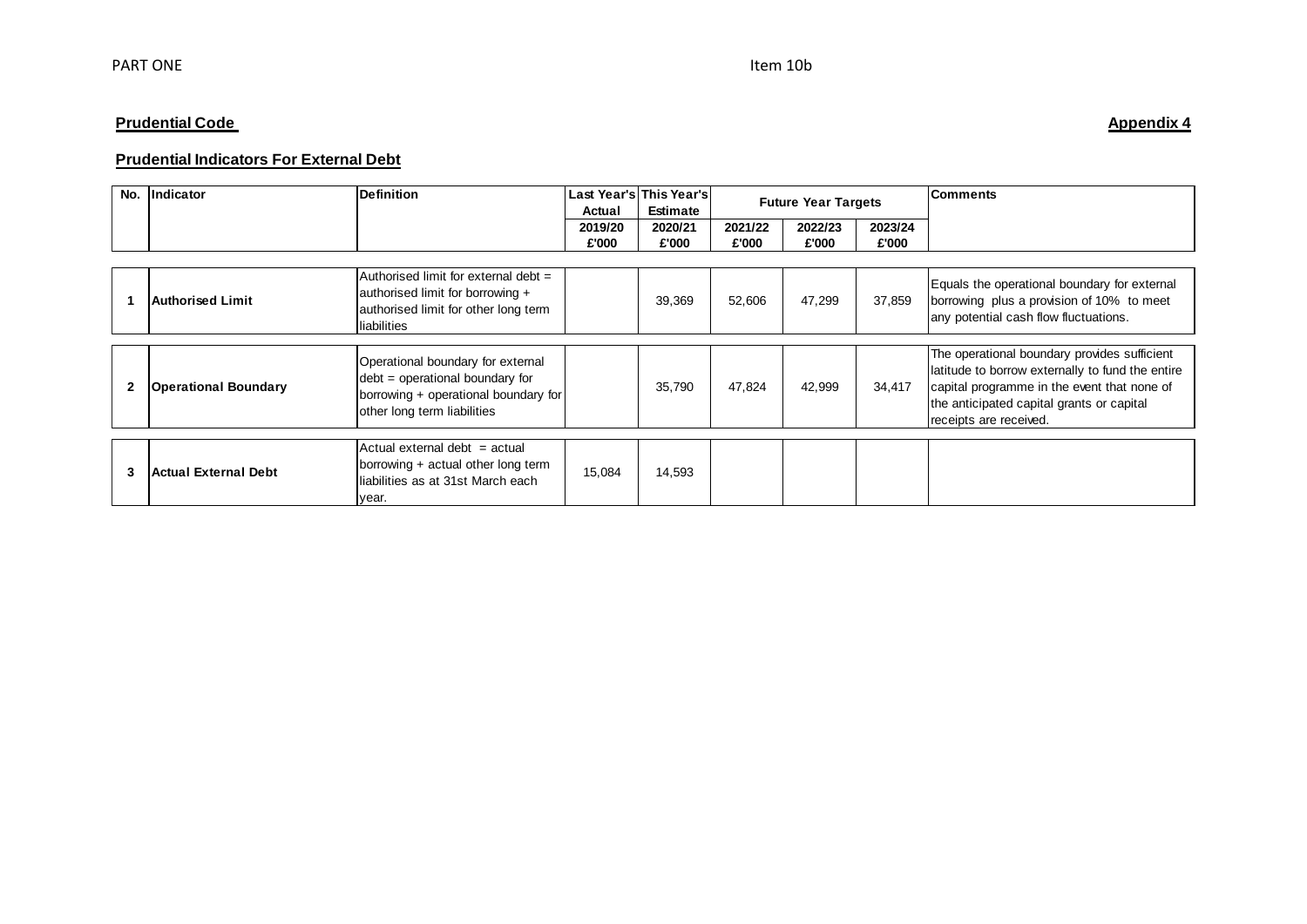### **Prudential Code**

### **Prudential Indicators For Treasury Management Appendix 5A**

|                            | __________                                                                                               |                       |                         |            |            |            |          |
|----------------------------|----------------------------------------------------------------------------------------------------------|-----------------------|-------------------------|------------|------------|------------|----------|
| No. Indicator              | <b>Definition</b>                                                                                        | Last Year's<br>Actual | This Year's<br>Estimate |            |            |            | Comments |
|                            |                                                                                                          | 2019/20               | 2020/21                 | 2021/22    | 2022/23    | 2023/24    |          |
|                            |                                                                                                          |                       |                         |            |            |            |          |
| <b>Treasury Management</b> | The authority must adopt the CIPFA<br>Code of Practice For Treasury<br>Management in the Public Services | <b>YES</b>            | <b>YES</b>              | <b>YES</b> | <b>YES</b> | <b>YES</b> |          |

### **CIPFA Code of Practice on Treasury Management Appendix 5B**

### **Treasury Management Indicators**

|     | <b>Treasury Management Indicators</b>                                                      |                                                                                                                                                    |                           |       |               |           |        |                        |                             |           |           |           |                                                                                                                                                                 |
|-----|--------------------------------------------------------------------------------------------|----------------------------------------------------------------------------------------------------------------------------------------------------|---------------------------|-------|---------------|-----------|--------|------------------------|-----------------------------|-----------|-----------|-----------|-----------------------------------------------------------------------------------------------------------------------------------------------------------------|
| No. | Indicator                                                                                  | <b>Definition</b>                                                                                                                                  | <b>Last Year's Actual</b> |       | This Year's   | Estimate  |        |                        | <b>Future Years Targets</b> |           |           |           | Comments                                                                                                                                                        |
|     |                                                                                            |                                                                                                                                                    | 2019/20                   |       |               | 2020/21   |        | 2021/22                |                             | 2022/23   |           | 2023/24   |                                                                                                                                                                 |
| 2a  | Upper Limit On Variable Interest<br><b>Rate Exposure</b>                                   | Variable interest rate exposure = interest<br>payable on variable rate borrowing less<br>interest receivable on variable rate<br>investments       | 0% - 100%                 |       | $0\% - 100\%$ |           |        | 0% - 100%              |                             | 0% - 100% |           | 0% - 100% | The use of variable or fixed rate loans will be<br>decided in consultation w ith the PCC's Treasury                                                             |
| 2b  | Upper Limit On Fixed Interest Rate payable on fixed rate borrowing less<br><b>Exposure</b> | Fixed interest rate exposure = interest<br>interest receivable on fixed rate<br>investments                                                        | 0% - 100%                 |       |               | 0% - 100% |        | 0% - 100%<br>0% - 100% |                             |           | 0% - 100% |           | Management provider (SCC) as the need arises.                                                                                                                   |
|     | Projected interest payable on<br>borrow ing (£000s)                                        |                                                                                                                                                    | £0                        |       | £0<br>£514    |           | £555   |                        | £535                        |           |           |           |                                                                                                                                                                 |
|     | Projected interest receivable on<br>investments (£000s)                                    |                                                                                                                                                    |                           |       |               | $-E39$    |        | $-E14$                 | $-E8$                       |           |           | $-E29$    |                                                                                                                                                                 |
| 3   | Maturity Structure of Borrowing                                                            | Amount of projected fixed rate borrow ing that is maturing in each period/Total projected fixed rate borrow ing at the start of the period<br>100% |                           |       |               |           |        |                        |                             |           |           |           |                                                                                                                                                                 |
|     |                                                                                            |                                                                                                                                                    | Low er                    | Upper | Low er        | Upper     | Low er | Upper                  | Low er                      | Upper     | Low er    | Upper     |                                                                                                                                                                 |
|     |                                                                                            | Under 12 months                                                                                                                                    | 0%                        | 100%  | 0%            | 100%      | 0%     | 100%                   | 0%                          | 100%      | 0%        | 100%      |                                                                                                                                                                 |
|     |                                                                                            | 12 months and within 24 months                                                                                                                     | 0%                        | 100%  | 0%            | 100%      | 0%     | 100%                   | 0%                          | 100%      | 0%        | 100%      |                                                                                                                                                                 |
|     |                                                                                            | 24 months and within 5 years                                                                                                                       | 0%                        | 100%  | 0%            | 100%      | 0%     | 100%                   | 0%                          | 100%      | 0%        | 100%      |                                                                                                                                                                 |
|     |                                                                                            | 5 years and within 10 years                                                                                                                        | 0%                        | 100%  | 0%            | 100%      | 0%     | 100%                   | 0%                          | 100%      | 0%        | 100%      |                                                                                                                                                                 |
|     |                                                                                            | 10 years and above                                                                                                                                 | 0%                        | 100%  | 0%            | 100%      | 0%     | 100%                   | 0%                          | 100%      | 0%        | 100%      |                                                                                                                                                                 |
| 4   | <b>Principal Sums Invested For</b><br>Periods Longer Than 364 days<br>(E000's)             | Total principal sums invested to final<br>maturities beyond the period end                                                                         | £0                        |       | £0            |           | £0     |                        | £0                          |           | £0        |           | The Treasury Management strategy allows for<br>longer term investment, how ever at this time all<br>investments are limited to a maximum period of 364<br>days. |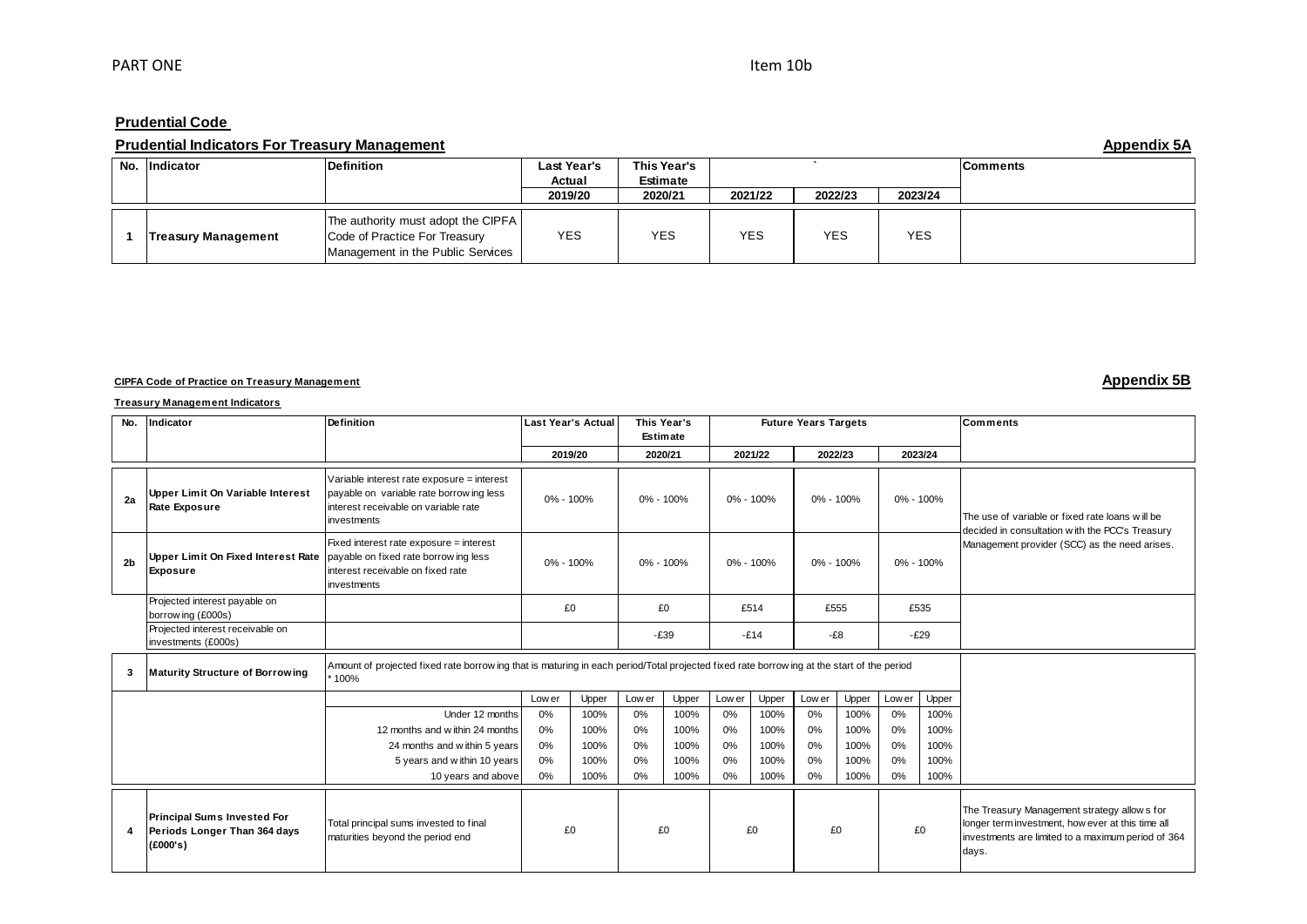### **Appendix 6**

# **ANNUAL STATEMENT OF MINIMUM REVENUE PROVISION – 2020/21**

### **A. TOTAL MRP 2020/21 – 2023/24**

Total MRP payments for the period 2018/19 – 2021/22, incorporating borrowing incurred prior to 1st April 2008 (option 1), along with actual and planned borrowing post 2008 (option 3), the different methods are described below.

|                                          | 2020/21 | 2021/22  | 2022/23  | 2023/24  |
|------------------------------------------|---------|----------|----------|----------|
| Table 1                                  | Outturn | Estimate | Estimate | Estimate |
|                                          | £000's  | £000's   | £000's   | £000's   |
| MRP using Option 1                       | 177     | 170      | 164      | 157      |
| MRP using Option 3                       | 193     | 587      | 512      | 512      |
| Estate Strategy Borrowing using Option 3 | 700     | 700      | 993      | 1083     |
| <b>Total Minimum Revenue Provision</b>   | 1070    | 1750     | 1759     | 1752.    |

# **B. MRP Relating to Borrowing to Finance Capital Expenditure Incurred Before 1st April 2008**

As at 31<sup>st</sup> March 2020, the PCC had £4.5m of internal borrowing outstanding which relates to capital borrowing undertaken prior to the introduction of the Prudential Code in 2004/05.

Option 1 is used to calculate MRP in relation to this debt, this is calculated in accordance with the former 2003 regulations.

The MRP payments relating to this debt are:-

|                                            | 2020/21 | 2021/22  | 2022/23  | 2023/24  |
|--------------------------------------------|---------|----------|----------|----------|
| Table 2                                    | Outturn | Estimate | Estimate | Estimate |
|                                            | £000's  | £000's   | £000's   | £000's   |
| Capital borrowing incurred prior to 1/4/08 | 4.546   | 4.375    | 4.212    | 4.055    |
| Minimum Revenue Provision (MRP)            | 77      | 170      | 164      | 157      |

# **C. MRP - Planned Self-Financed Borrowing relating to incurred After 1st April 2008**

As at 31<sup>st</sup> March 2019, the PCC had £2.2m of internal borrowing outstanding incurred after 1<sup>st</sup> April 2008. The MRP relating to this debt has been calculated using Option 3 (charging MRP over the life of the asset on a straight line basis). The table below reflects the borrowing in 2018/19 to finance the purchase of the new HQ at Leatherhead and there is further planned borrowing for the Estate Strategy in 2021/22 and 2022/23 which impacts on MRP expenditure in 2021/22.

The MRP payments relating to this debt are:-

|                                            | 2020/21 | 2021/22  | 2022/23  | 2023/24  |
|--------------------------------------------|---------|----------|----------|----------|
| Table 3                                    | Outturn | Estimate | Estimate | Estimate |
|                                            | £000's  | £000's   | £000's   | £000's   |
| <b>Outstanding Self-Financed Borrowing</b> | 7.347   | 6.556    | 5.840    | 5,127    |
| <b>Additional Borrowing</b>                | 22,152  | 24.331   | 23.720   | 23,109   |
| <b>MRP</b>                                 | 893     | 1,580    | 1.595    | 1,595    |